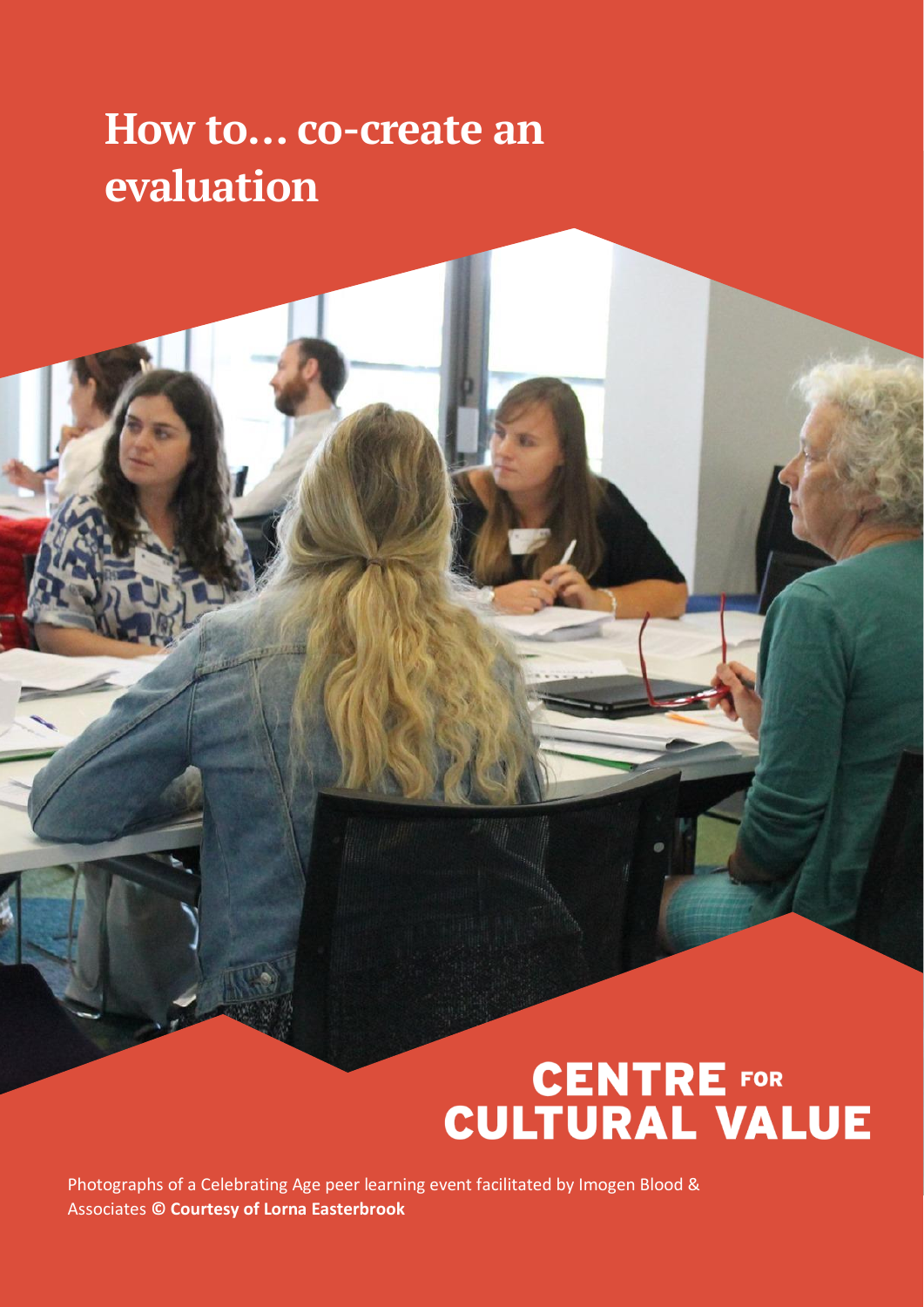perspectives of different stakeholders you work with? Do you want to change your evaluation from reporting your impacts to learning together?

If so this guide provides guidance for developing an approach that is rooted in co-creation.

You can introduce this at all stages of an evaluation process, from planning, to action, to review, so that your evaluation becomes a shared learning journey. This helps build in reflection and ownership, leading to action.

This guide may be helpful if you want to:

- involve the people taking part in your project or work in the evaluation and learning, whatever role they play
- encourage those involved to find their own meaning and learning as part of contributing to the evaluation process
- include participant voices in the process, the analysis and the deliverables and in the actions or changes that might follow

#### Why you might use a co-creation approach to your evaluation

Many of the frustrations expressed about evaluation come from it feeling unequal and extractive. This can feel very separate from the kind of connections that experiencing or taking part in art or heritage can create.

Co-created evaluation is more of a collaborative, peer-learning process, that can flex to your particular circumstances. If you see your work as working *with* a specific community or communities of people rather than *on* them or even *for* them, you might want to think about how you can also learn with them, rather than report their experience to others on their behalf.

This might seem easier when you already have an identified set of participants or potential beneficiaries, such as a group of users in a particular setting, or a group of collaborators, with whom you have an ongoing relationship, or would like to establish one.

But if you don't know exactly who will take part in your project when you start planning, you can still bring a spirit of co-creation to the work at key points, by consciously reaching out to people you are not already talking to and trying to capture different perspectives on your work.

A co-created learning process can be a powerful way to build trust in each other, one of the key factors of building or maintaining long-term collaboration.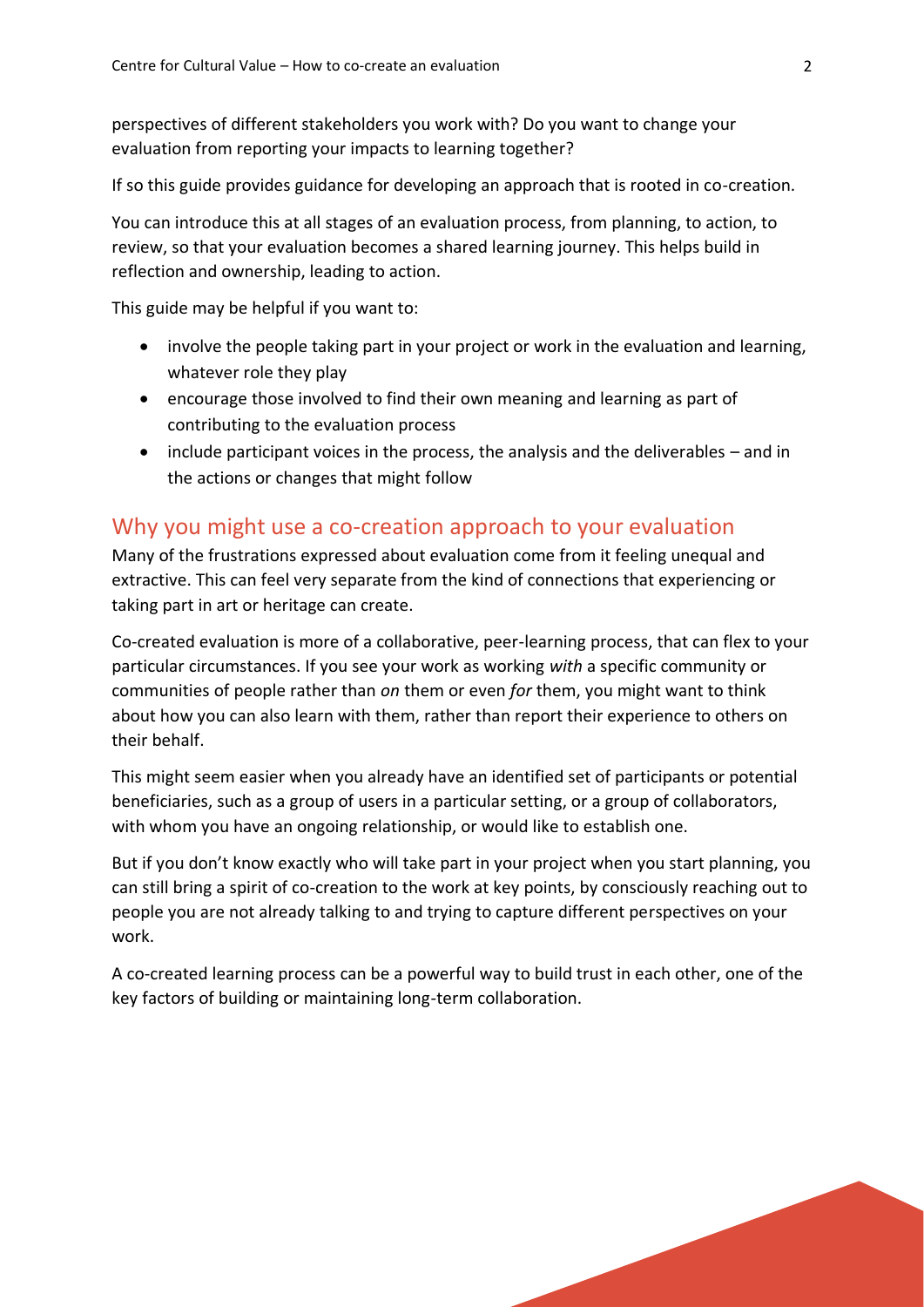#### What do we mean by co-creation?

Co-creation is such a powerful idea, the word has become something of a buzzword in recent years. It is now used in lots of different contexts. [A recent report for Arts Council](https://www.creativepeopleplaces.org.uk/our-learning/considering-co-creation)  [England, by Heart of Glass and Battersea Arts Centre,](https://www.creativepeopleplaces.org.uk/our-learning/considering-co-creation) explored different views of cocreation. They concluded that it was a process and a methodology where responsibility, authority and agency are shared, with people working with others as equal but different contributors. They identified a set of principles for co-creation that included being transparent, honest and fair; based on trust, respect and care. This requires that we ensure appropriate time and resources are in place; good communications; equality and reciprocity; and clarity on aims and expectations.

These are all good principles to reflect on when co-creating your evaluation, or indeed for any evaluation. They are very much in tune with the Centre for Cultural Value's argument that evaluation should be Beneficial, Robust, People-centred and Connected.

#### So how do you co-create an evaluation purpose and process?

I argue for approaches to building creative community which are centred on three key verbs: Connect, Collaborate and Multiply. I first wrote about this in [a report on leadership](https://www.creativepeopleplaces.org.uk/our-learning/multiplying-leadership-creative-communities) for Creative People and Places, and also cover it in more detail in my new book, *[Tactics for](https://futureartscentres.org.uk/future-arts-centres-publishes-its-first-book/)  [the Tightrope.](https://futureartscentres.org.uk/future-arts-centres-publishes-its-first-book/)* For me this approach builds trust, relationships and increases the chance of more equal flows of opportunity and learning. By working together, especially with people with different perspectives and skills, we can mutually amplify learning and bring others in as a result.

I try and bring this spirit to all my evaluation work, wherever possible, to encourage degrees of co-creation, with funders, workers and where possible beneficiaries or participants. This may include co-creating the purpose of the evaluation, although in many circumstances, it may be more about giving space for adapting and evolving as the evaluation develops and participants become clear.

For evaluation to be robust and beneficial it needs to accommodate differences of opinion about experience and evidence, rather than smooth them over to produce simple messages. Learning, like life, is often messy and contradictory. Including different voices in the reports and the data considered, and in the reflection on it is important. Ideally, everyone should hear those different views – not just the evaluator(s) in one-to-one interviews – to maximise the opportunities for shared learning. Reports produced from an evaluation process can usefully include points of dissent as well as agreement. They may reflect multiple perspectives, and different kinds of expertise. You should trust the process and the ultimate readers/listeners/users to examine outliers in light of the overall conclusions reached.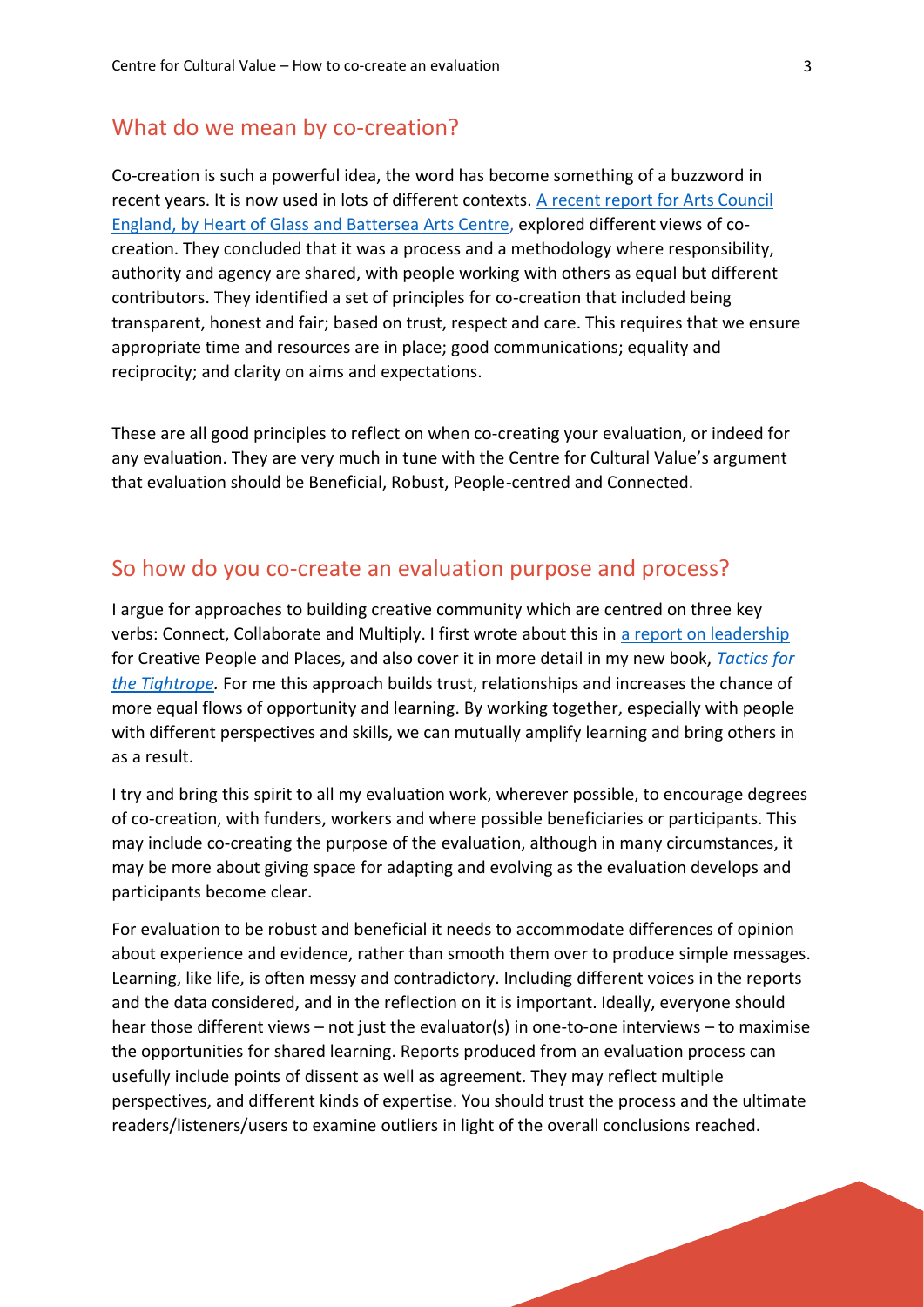Below I have outlined the steps necessary in designing and delivering any evaluation and the considerations that need to be taken when adding in co-creation. I have worked on the basis that an evaluation is first a partnership between the people known as 'evaluators' and the commissioning organisation: that's the 'you' in the table below. Obviously in many circumstances these might be one and the same, and equally I hope it might evolve to mean 'all the people working on this'.

| <b>Common steps</b>   | <b>Co-creation considerations</b> | <b>Some experiences</b>               |
|-----------------------|-----------------------------------|---------------------------------------|
| Understand who the    | This might be people taking part  | I worked with ARC on an               |
| evaluation is for,    | as audience, makers or learners,  | evaluation of the Great Place         |
| who the               | say, but might also be artists,   | Tees Valley programme devised         |
| beneficiaries are and | staff, volunteers, or even        | by partners across the Tees           |
| potential             | funders and partners depending    | Valley and brought together by        |
| collaborators are     | on the project. Be as creative as | <b>Tees Valley Combined Authority</b> |
| and what they might   | you can about who you could       | with from Arts Council England        |
| be looking for from   | collaborate with, but allow time  | and National Lottery Heritage         |
| the work/project.     | for them to explore what they     | Fund. We needed a process that        |
|                       | bring/want from that, rather      | would involve and influence all       |
|                       | than seeing them as serving       | of these stakeholders, and the        |
|                       | your ends.                        | dozens of delivery partners.          |
|                       |                                   | This meant involving them all in      |
|                       | Map out the different             | the process somehow.                  |
|                       | beneficiaries/groups and how      |                                       |
|                       | you might best involve them -     | When working with Imogen              |
|                       | e.g. workshops, phone             | Blood and Lorna Easterbrook on        |
|                       | conversations, 1-1 meetings,      | the long-term programme               |
|                       | asking for comments on draft      | evaluation of Arts Council            |
|                       | plans. (You can use a             | <b>England and Baring</b>             |
|                       | stakeholder mapper tool such      | Foundation's Celebrating Age          |
|                       | as this one based on Lusthaus's   | programme, we need to                 |
|                       | work. Categorise people and       | understand that the                   |
|                       | note their interests and roles in | stakeholders included the             |
|                       | the project or evaluation.)       | funders, the 36 funded projects,      |
|                       |                                   | but also the artists working on       |
|                       | Think about whose goals,          | the project, multiple partners        |
|                       | objectives and experiences your   | and older people. Although we         |
|                       | evaluation needs to include -     | were not looking at individual        |
|                       | and then how you could actively   | projects, we still wanted the         |
|                       | involve them in the design. Be    | voice of older people to be in        |
|                       | clear and open about any          | the mix, in the data, in the          |
|                       | 'givens' or non-negotiables in    | reflection and in any outputs.        |
|                       | terms of the purpose, and how     |                                       |
|                       | data will be used. What,          |                                       |
|                       | fundamentally, is your            |                                       |
|                       | evaluation for?                   |                                       |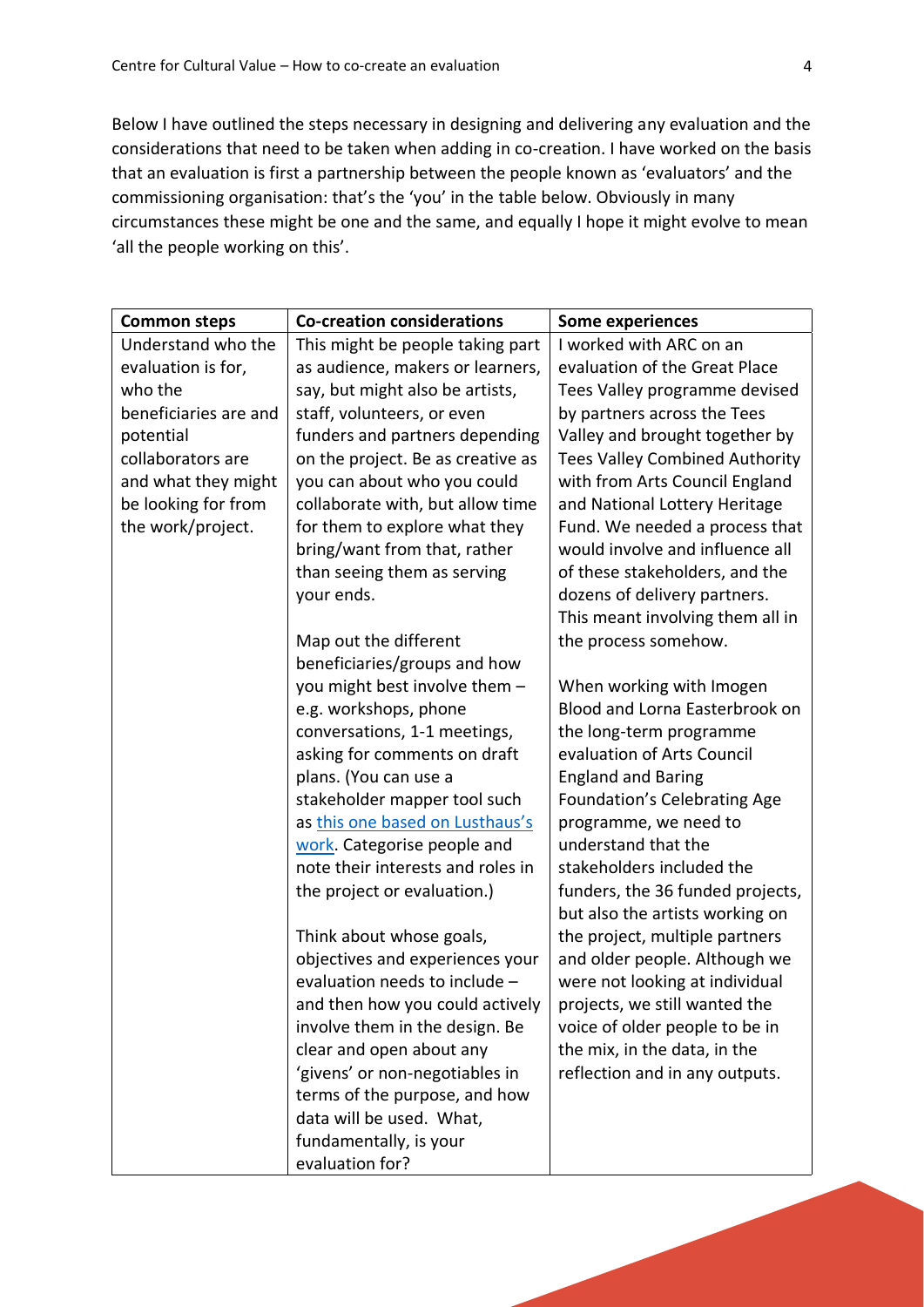| Clarify the purpose<br>and objectives of the<br>evaluation                              | One characteristic of co-<br>creation is not setting outcomes<br>too strictly. It is important to be<br>flexible and iterative about the<br>evaluation process, ensuring<br>you spend time at the start (or<br>better still before, in the project<br>planning stage) being clear what<br>you want to find out from the<br>evaluation.<br>It may be things you might call               | For the Great Place Tees Valley<br>evaluation, we worked with the<br>Steering Group and project<br>team to identify a set of aims<br>for the evaluation, centred on<br>providing learning and<br>recommendations for future<br>approaches to increasing<br>cultural vibrancy in the Tees<br>Valley. This way of working<br>started to share responsibility<br>and ownership right from the |
|-----------------------------------------------------------------------------------------|-----------------------------------------------------------------------------------------------------------------------------------------------------------------------------------------------------------------------------------------------------------------------------------------------------------------------------------------------------------------------------------------|--------------------------------------------------------------------------------------------------------------------------------------------------------------------------------------------------------------------------------------------------------------------------------------------------------------------------------------------------------------------------------------------|
|                                                                                         | 'results' or impact. It might be<br>process learning - what worked<br>where, with whom, and how<br>might we work better? Or a<br>very particular aspect such the<br>creative process, the<br>organisational impact, or social<br>capital.                                                                                                                                               | start, rather than the evaluation<br>team being expected to sift the<br>evidence for future<br>recommendations, as we might<br>have with a less co-created<br>approach.<br>Our aims included capturing                                                                                                                                                                                     |
|                                                                                         | The key is to decide<br>collaboratively what matters<br>most to you. I find asking<br>'What's the one thing you need<br>this evaluation to do?' is a<br>helpful starting point. It's also<br>beneficial to hear each others'<br>responses. If there are many<br>different ones, you can use a<br>range of methods to narrow it<br>down - discussion, voting, or<br>sorting into themes. | and sharing learning amongst<br>delivery partners in ways that<br>built skills and capacity and<br>provided time for partners and<br>other stakeholders to reflect on<br>both the achievements and<br>remaining gaps/needs of the<br>Tees Valley cultural sector and<br>co-create a set of<br>recommendations, supported<br>by stakeholders.                                               |
| Develop an<br>evaluation<br>framework which<br>includes central<br>evaluation questions | Funders or commissioners may<br>have particular needs they need<br>to make sure are addressed<br>even in a co-created process.<br>Respect this whilst connecting<br>those needs, which may focus<br>on monitoring impact more<br>than learning, to the broader<br>context of people-centred<br>learning rather than evaluation-<br>as-advocacy.                                         | I worked on one evaluation of a<br>programme with a funder<br>whose main driver was quite<br>specific health and well-being<br>indicators. This had to be<br>included but had a knock-on<br>effect to the methods, with<br>some projects finding the<br>detailed individual surveys<br>intrusive. A way of showing the<br>impact on well-being was,<br>however, necessary to show the      |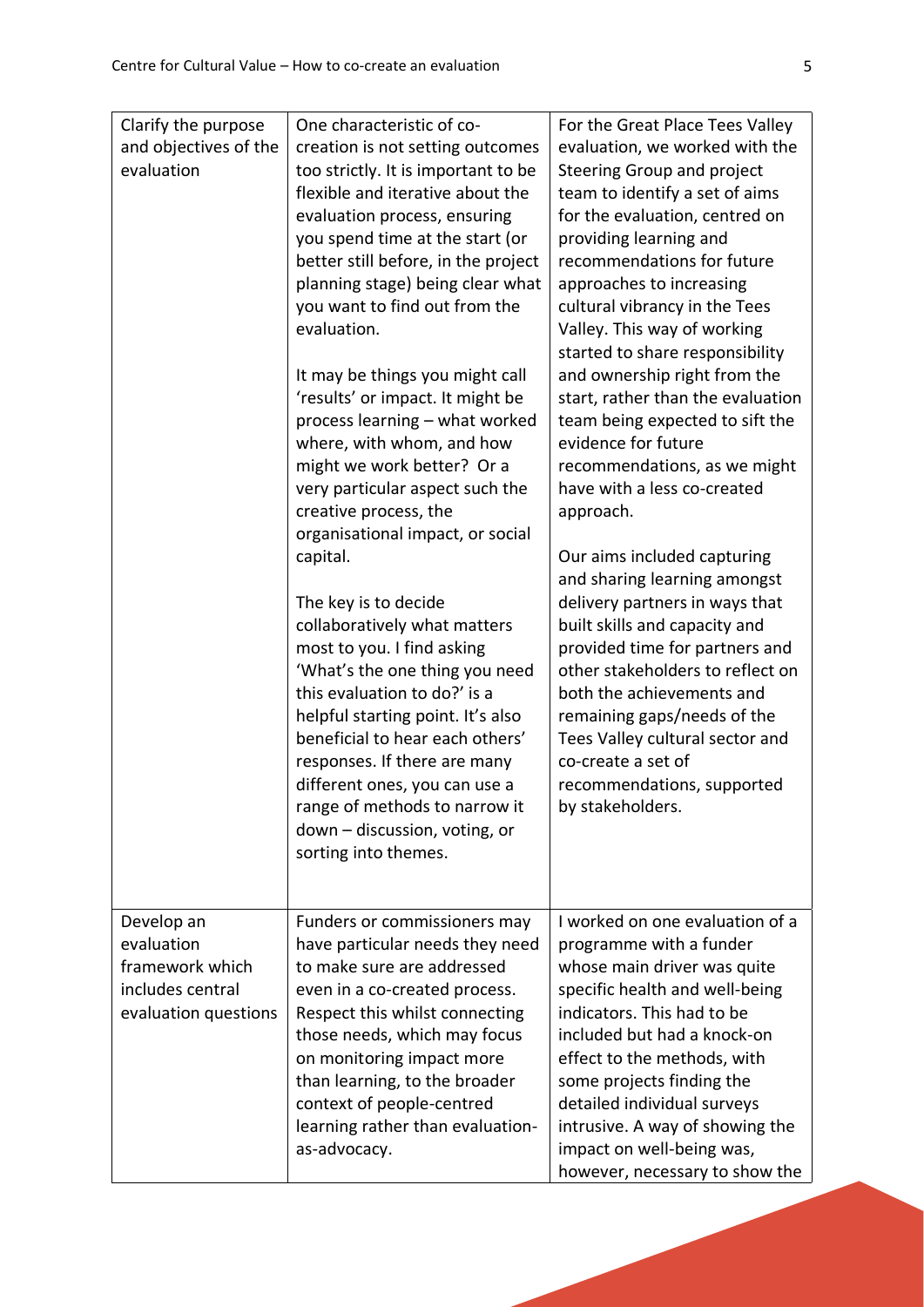|                                                                                     | In a co-created process with<br>many stakeholders, it can be<br>more difficult to narrow down<br>the factors you are going to<br>track. There may be some<br>things you need to monitor for<br>$accountability$ purposes $-$ e.g.<br>how many people came. | extent of impact on certain<br>health indicators. As the<br>evaluation team we had to<br>balance and share the different<br>perspectives and help people<br>find practical ways forward. A<br>key point here is to allow<br>enough time to test the<br>framework with people.                         |
|-------------------------------------------------------------------------------------|------------------------------------------------------------------------------------------------------------------------------------------------------------------------------------------------------------------------------------------------------------|-------------------------------------------------------------------------------------------------------------------------------------------------------------------------------------------------------------------------------------------------------------------------------------------------------|
|                                                                                     | Involve potential participants at<br>the earliest stage to define the<br>scope, and to make the<br>methods as suitable and<br>practical as possible.                                                                                                       | Managing multiple stakeholder<br>viewpoints can be tricky in a co-<br>created process. This can start<br>with the evaluation framework,<br>which needs to be inclusive and                                                                                                                            |
|                                                                                     | Think about whose questions,<br>whose answers, whose<br>reflection who is involved, when<br>define measurables and other<br>indicators, if these are<br>necessary for your evaluation.                                                                     | robust, but not try to track and<br>learn from every single possible<br>piece of evidence. (In my<br>experience this a recipe for not<br>seeing the wood for the trees,<br>leading to confusion,<br>overwhelm and less credible<br>conclusions.)                                                      |
| Design and plan for<br>appropriate<br>methods of data<br>collection and<br>analysis | Agree the most appropriate and<br>proportionate methodology<br>with the people involved in<br>delivering it (which may include<br>participants even if only in<br>responding to questions),<br>getting as many perspectives as<br>practical.               | Arts partners in the well-being<br>related project mentioned<br>above also wanted to learn<br>about the creative process, and<br>in people's other responses to<br>the activity. They tended to feel<br>participants would find the<br>survey intrusive and that the<br>funder's expectations of      |
|                                                                                     | Workshop the ideas people<br>have for what would and would<br>not be appropriate ways to<br>collect data that can tell you<br>something about the key parts<br>of your evaluation framework.<br>(Or pick up unexpected results,<br>impacts or learning.)   | evidence were unrealistic. The<br>design stage attempted to meet<br>the needs of all, but failed to do<br>so universally. This meant an<br>adaptive approach as the<br>project rolled out, and flexibility<br>in how the survey was used.<br>However, the survey received<br>many more responses than |
|                                                                                     | Asking people to share what<br>works for them is a good<br>starting point in co-creation as it<br>can find solutions to some of                                                                                                                            | anticipated, providing rich<br>quantitive data for all<br>stakeholders to consider. The<br>evaluation combined surveys<br>with stakeholder peer learning                                                                                                                                              |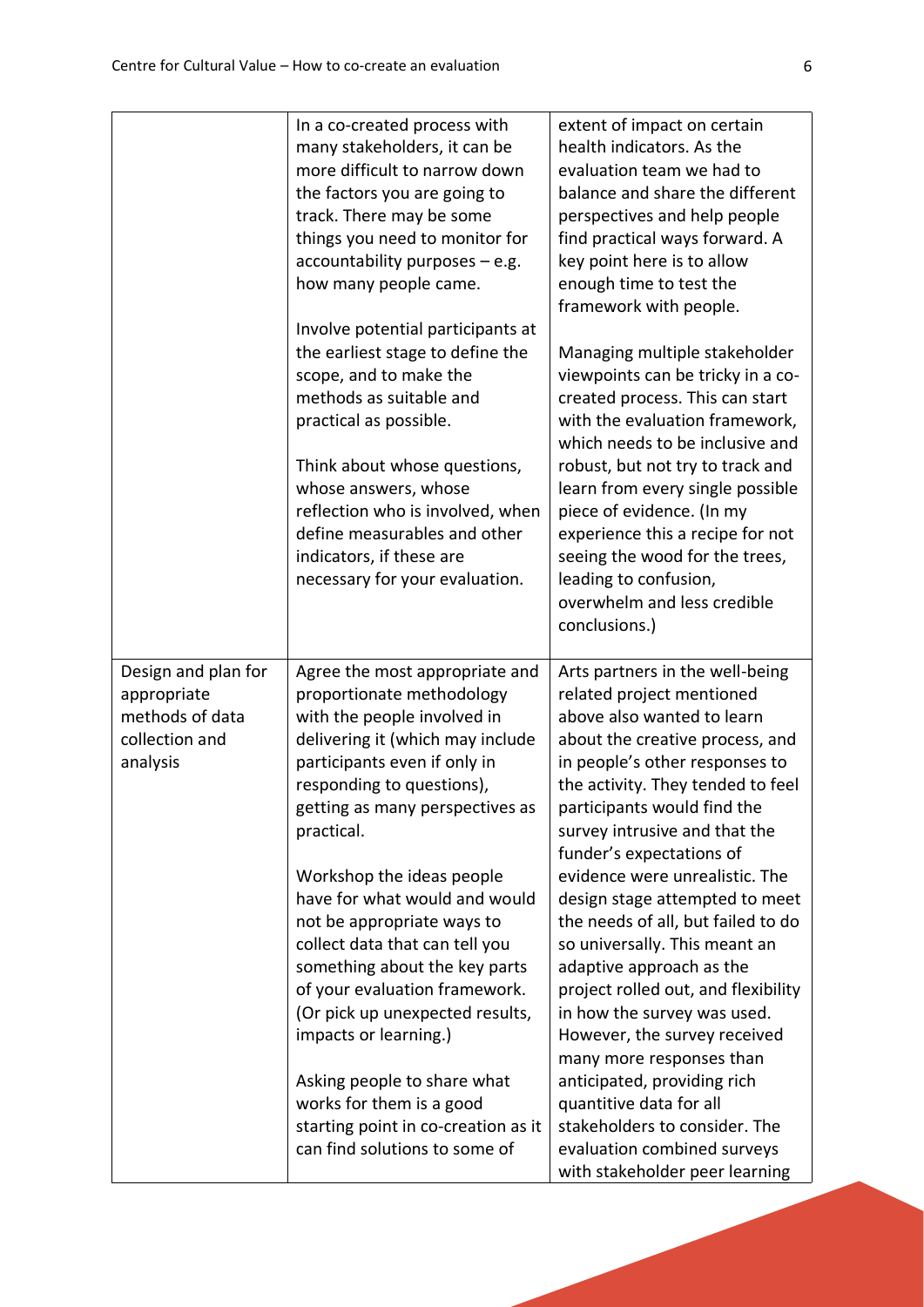|                                     | the common barriers for<br>different groups.<br>Think about how you can use a<br>mixed methods approach,<br>combining different approaches<br>- qualitative and quantitive,<br>one-to-one, one-to-many,<br>online and in-person, peer and<br>independent views. It can be<br>good to share a range of<br>potential methods with co-<br>creators at the design stage<br>Test your methods with the<br>people who will be delivering<br>them. | sessions to enable as much co-<br>creation of themes and<br>feedback as possible alongside<br>the well-being-focused<br>quantitive data.<br>In the Celebrating Age<br>evaluation, we had some<br>negative reactions to the Most<br>Significant Change method at<br>first. Some felt it sounded<br>cumbersome in relation to their<br>time and capacity. Some felt<br>that written stories might not<br>work well for the older people<br>in their projects. We were able<br>to adapt the methods to also<br>include videos, small group<br>discussions. We also worked<br>with the Family Arts Campaign,<br>the funders and other strategic<br>networks to run a series of<br>reflection panels in an even<br>broader way than anticipated,<br>and to involve plicy makers at<br>the final stages. |
|-------------------------------------|---------------------------------------------------------------------------------------------------------------------------------------------------------------------------------------------------------------------------------------------------------------------------------------------------------------------------------------------------------------------------------------------------------------------------------------------|----------------------------------------------------------------------------------------------------------------------------------------------------------------------------------------------------------------------------------------------------------------------------------------------------------------------------------------------------------------------------------------------------------------------------------------------------------------------------------------------------------------------------------------------------------------------------------------------------------------------------------------------------------------------------------------------------------------------------------------------------------------------------------------------------|
| Collect data in line<br>with design | Involving participants in this<br>process can be powerful as a<br>way to maintain the spirit of co-<br>creation. This might be artists<br>collecting stories from<br>participants - or vice versa.<br>Make sure everyone has chance<br>to input and comment on<br>summaries and write ups. The<br>sharing of reports and records<br>and the creation of feedback<br>loops is really important to co-<br>creation.                           | Both the Celebrating Age and<br><b>Great Place Tees Valley</b><br>evaluations adapted the Most<br>Significant Change<br>methodology, because it<br>involves people in sharing,<br>collecting and reflecting upon<br>stories of change. This also gave<br>some sense of ownership of the<br>conclusions that came of the<br>reflection on what mattered<br>most to different groups of<br>people. In this ways 'data<br>collection' becomes the first<br>stage of analysis.                                                                                                                                                                                                                                                                                                                         |
| Analysis and<br>reporting           | Take every opportunity to get<br>others to think about things<br>with you in peer learning<br>sessions or emerging findings<br>workshops                                                                                                                                                                                                                                                                                                    | The key from all the co-created<br>evaluations I have been<br>involved with is repeatedly<br>stressing that all perspectives<br>are welcome, useful and inform<br>the results of the evaluation.                                                                                                                                                                                                                                                                                                                                                                                                                                                                                                                                                                                                   |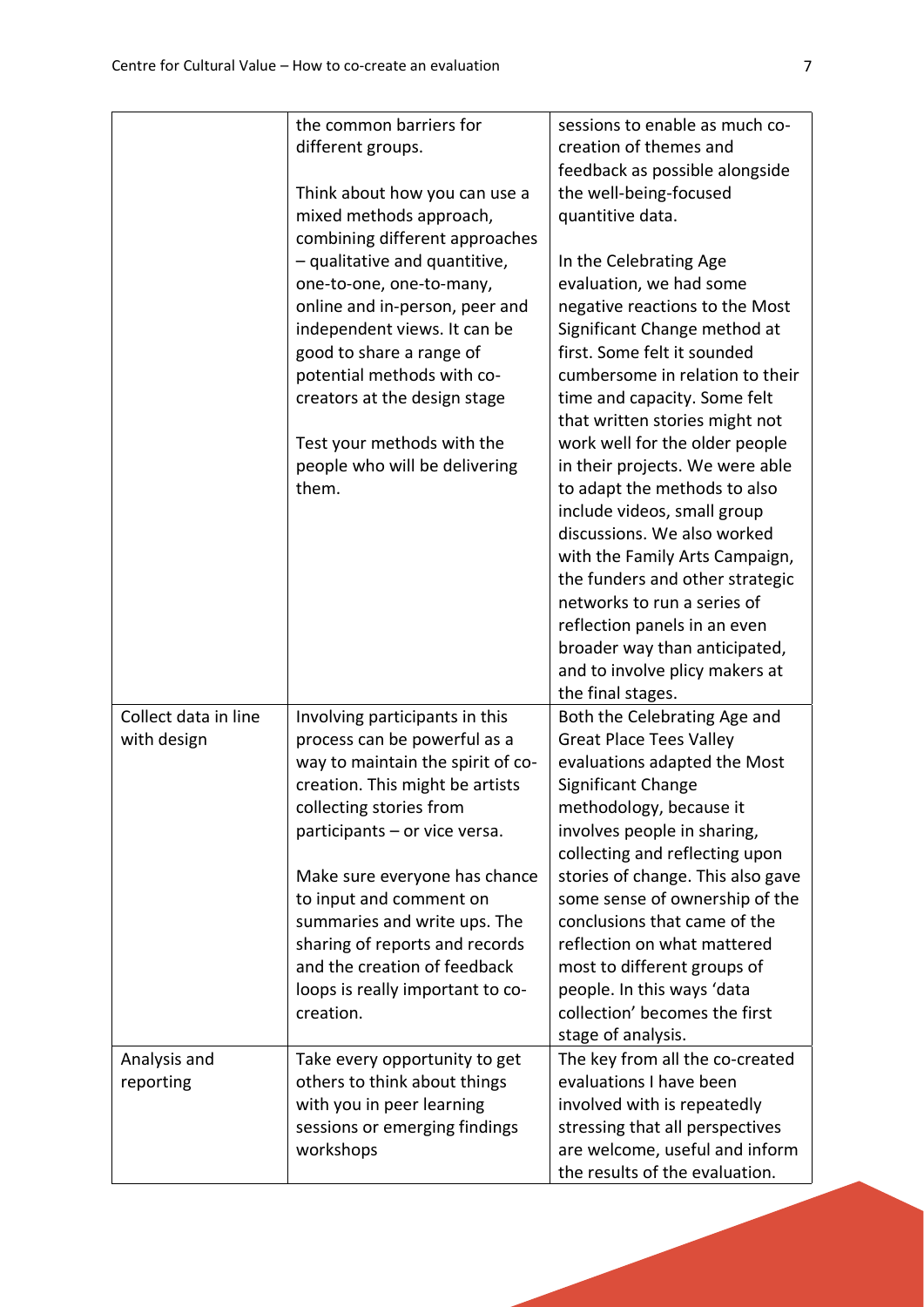|                     | Share data with stakeholders       | Even where the process             |
|---------------------|------------------------------------|------------------------------------|
|                     | and participants and convene       | requires some independent          |
|                     | conversations about what it        | reflection based on evidence, I    |
|                     | might mean to them. (This is       | would build in some                |
|                     | central to the Most Significant    | workshopping of emerging           |
|                     | Change process, which gets         | conclusions. My experience is      |
|                     | 'panels' of informed               | that people relish this. An hour   |
|                     | stakeholders to reflect on sets    | spent thinking something           |
|                     | of stories and think about their   | through with others can be         |
|                     | significance, and any patterns or  | more productive than an hour       |
|                     | outlier learning in them. It can,  | ploughing through a detailed       |
|                     | though, be incorporated into       | report. (Don't be frightened to    |
|                     | other methods.) They will see      | give up being The Evaluator        |
|                     | patterns and outliers any one      | with capital letters.)             |
|                     | individual might miss. Ask them    |                                    |
|                     | what the implications are for      | The health-related project built   |
|                     | themselves, their organisations    | in                                 |
|                     | or sector.                         | elements of peer learning. This    |
|                     |                                    | gave the opportunity to shape      |
|                     | Participants and stakeholders      | the themes of the evaluation       |
|                     | can also be asked to comment       | report, how success was            |
|                     | and contribute to drafts. It can   | described and what was             |
|                     | be helpful to share notes and      | considered in group reflection.    |
|                     | records as you go along, giving    | This was then able to sit          |
|                     | everyone involved the              | alongside an analysis of the       |
|                     | opportunity to comment,            | quantitive 'hard' data and         |
|                     | suggest alternative                | impact on well-being. This gave    |
|                     | interpretations or conclusions     | a richer picture than either       |
|                     | and add to the record.             | would have alone, meeting the      |
|                     |                                    | needs to more stakeholders.        |
| Sharing of findings | W.H. Auden famously said           | The work led to a report and a     |
|                     | "poetry makes nothing              | set of recommendations that        |
|                     | happen." Lots of people think      | informed the Tees Valley           |
|                     | this is true of evaluation. Ending | <b>Combined Authority creative</b> |
|                     | a co-created process by            | industries recovery plans in the   |
|                     | involving participants, partners   | wake of Covid. The work also       |
|                     | and stakeholders in sharing the    | informed a new wave of             |
|                     | findings can help change that.     | projects and follow up with the    |
|                     |                                    | steering group to identify a set   |
|                     | Ask people to share their own      | of 'principles for practice' to    |
|                     | conclusions, and their actions in  | help them shape projects and       |
|                     | response to recommendations        | how they are delivered. These      |
|                     | arising from the evaluation.       | are explicitly drawing on the      |
|                     | (You can build this into any final | learning from this collaborative   |
|                     | report if you plan accordingly.)   | evaluation approach. Artist AJ     |
|                     | That way any reader or listener    | Garret was commissioned to         |
|                     |                                    | turn the 10 Principles into a      |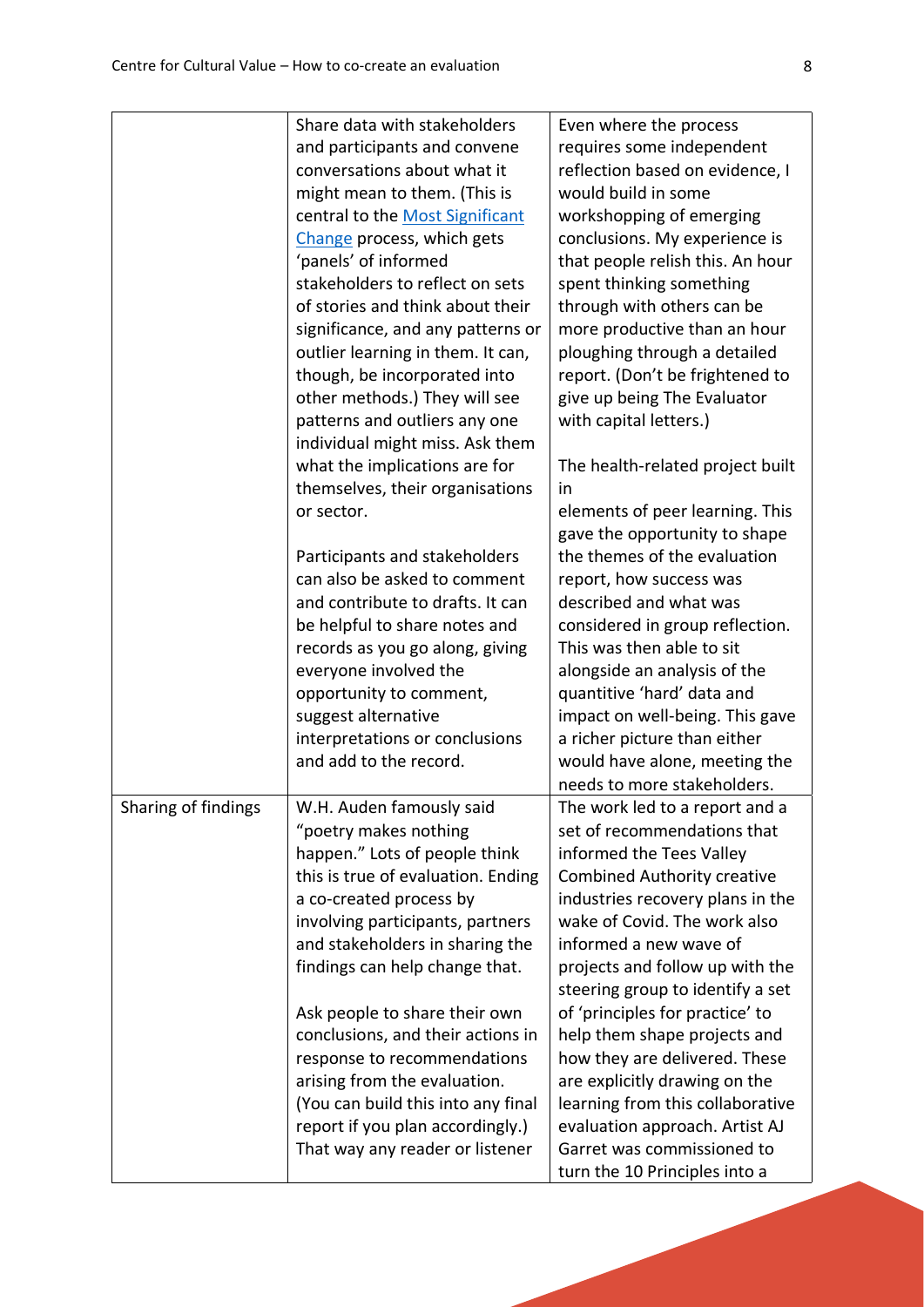can see the difference being made as a result of learning. Ask people to share the findings through their own networks. Producing snappy summaries, images to share on social media and short videos can be good – things that people can share. A final report is of course typical, but do think – together – whether that's really what you need. Reports are useful for transparency outside your network, or if the learning has wider relevance you want to highlight. (And funders often require them, of course.) But if the actions and learning for your collaborators are the focus, a report in any form may not be necessary. poster, and a film was commissioned to illustrate them. In the Celebrating Age reflection panels involved have a major influence on evaluation, and any final reporting.



Photographs of a Celebrating Age peer learning event facilitated by Imogen Blood & Associates **© Courtesy of Lorna Easterbrook**

evaluation, the final round of national networks, funders and stakeholders – the people who cultural opportunities for older people. Out of those discussions have come plans to share the key themes emerging from the

Interim sharing was done in collaboration with Family Arts Campaign and ACE, sharing learning at events and in online reports. This would have been less integrated in a more topdown process.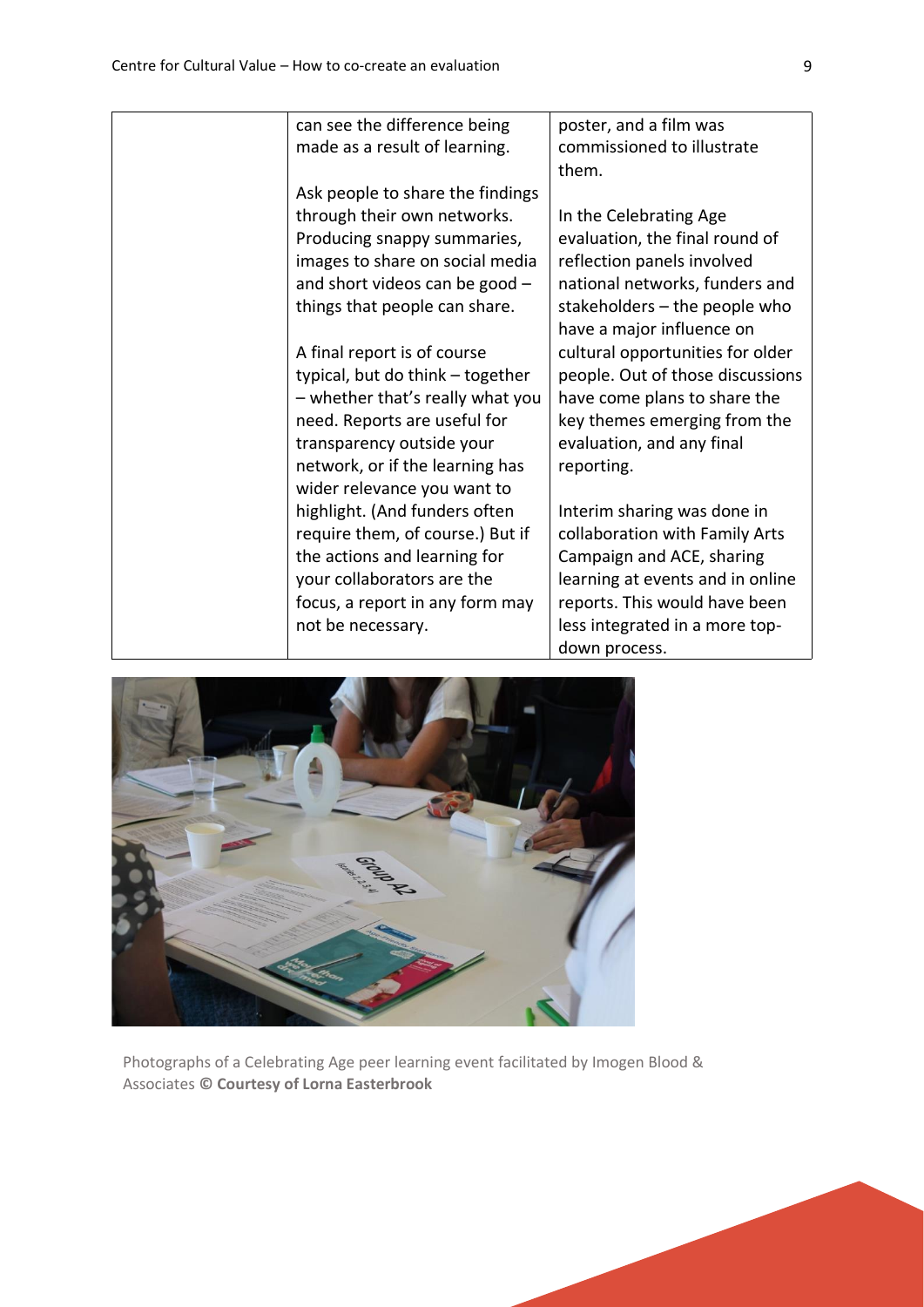#### Conclusion

Co-creation is often about the art of the imperfect and the possible-at-that-time, and this applies to evaluation too. For me, success is an evaluation that fulfils some of these characteristics:

- Those involved use the process to learn from and improve how they work together in future. This is much more likely to come from a process participants and beneficiaries have been involved in shaping for two reasons. Firstly, and fundamentally, it will matter to people because it's about what is significant to them. Secondly, they will co-create enthusiastically not be examined reluctantly
- Participants, beneficiaries, commissioners, funders and those working on the project all buy into the point and purpose of the evaluation and work together to make it robust, beneficial and reflective of a wide range of perspectives
- Those involved feel their time spent on evaluation has been productive and beneficial
- The evaluation process has brought people together, or deepened their understanding of each other

The spirit with which you co-create can take you a long way, even if you cannot co-create every aspect. If you give yourselves time, space and a clear process, you can involve people at key points to shape the aims, method and analysis arising from any evaluation.This takes time, though, and practice, so make sure you allow time, and learn from each attempt.

## Doing an 'after action' review

I would suggest conducting some kind of 'after action' review about the process and what you got out of it, so you can always be working to improve and to consolidate what works. This review basically works through these five questions:

- 1. What was supposed to happen?
- 2. What actually happened?
- 3. Why were there differences?
- 4. What have we learnt?
- 5. What does this mean for us in the future?

When thinking about an evaluation process, it is important to focus on whether learning was generated – co-created or arising from individual insight – and whether it was practically applied. This is often what motivates people to engage. When evaluation is seen to make a real difference – to the quality of a service, to the richness of creative practice, or to the intended outcomes– it is amazing how much more people are willing to contribute, which in turn makes learning even richer.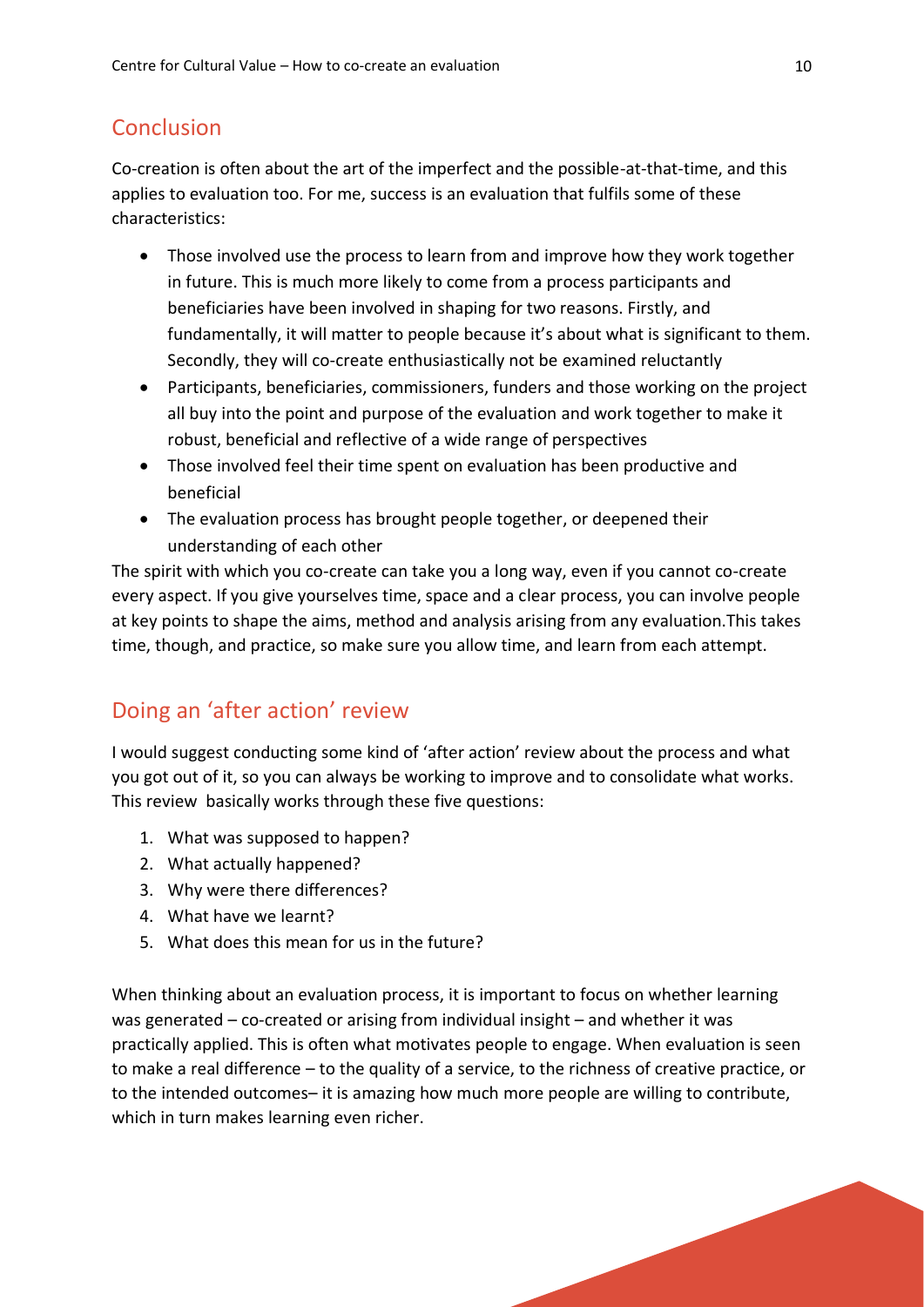# Key questions

If you're thinking about a co-created approach to evaluation, consider at least these four questions:

- 1. How much flexibility can you create in terms of what your evaluation needs to deliver? (E.g. what funder or participant non-negotiables are there to bear in mind?)
- 2. How early in the design process can you involve the people your evaluation matters to the most, or a sample of them?
- 3. How might you involve participants and stakeholders in data collection and analysis including shaping any recommendations?
- 4. How could everyone involved in the co-creation process help share the findings of your evaluation once they are produced, in whatever form that takes?

# Glossary of terms

*Beneficiary*: people who get some kind of benefit from a process or activity

*Data*: a piece of evidence or information, in whatever form

*Most Significant Change*: a qualitative evaluation technique based on collection and reflection on stories

*Participant*: people who take part in the project, usually not those delivering or managing the activity

*Stakeholders*: people to who the outcome of a process matters or who will be influenced by it

## Further reading and resources

*Practice Example - Most Significant Change: Learning from collaboration in local arts & culture: Great Place Tees Valley* Mark Robinson [https://www.seralliance.org/great-tees](https://www.seralliance.org/great-tees-valley)[valley](https://www.seralliance.org/great-tees-valley)

SERA, the Story-based Evaluation and Research Alliance, also has other examples of use of Most Significant Change and guidance on using and adapting the technique: [https://www.seralliance.org](https://www.seralliance.org/)

*Multiplying Leadership in Creative Communities*, Mark Robinson (Creative People and Places, 2020) [https://www.creativepeopleplaces.org.uk/our-learning/multiplying](https://www.creativepeopleplaces.org.uk/our-learning/multiplying-leadership-creative-communities)[leadership-creative-communities](https://www.creativepeopleplaces.org.uk/our-learning/multiplying-leadership-creative-communities) 

*Evaluating Creative Civic Change*: an outline of the approach taken by Local trust: [https://localtrust.org.uk/other-programmes/creative-civic-change/evaluating-creative-civic](https://localtrust.org.uk/other-programmes/creative-civic-change/evaluating-creative-civic-change/)[change/](https://localtrust.org.uk/other-programmes/creative-civic-change/evaluating-creative-civic-change/)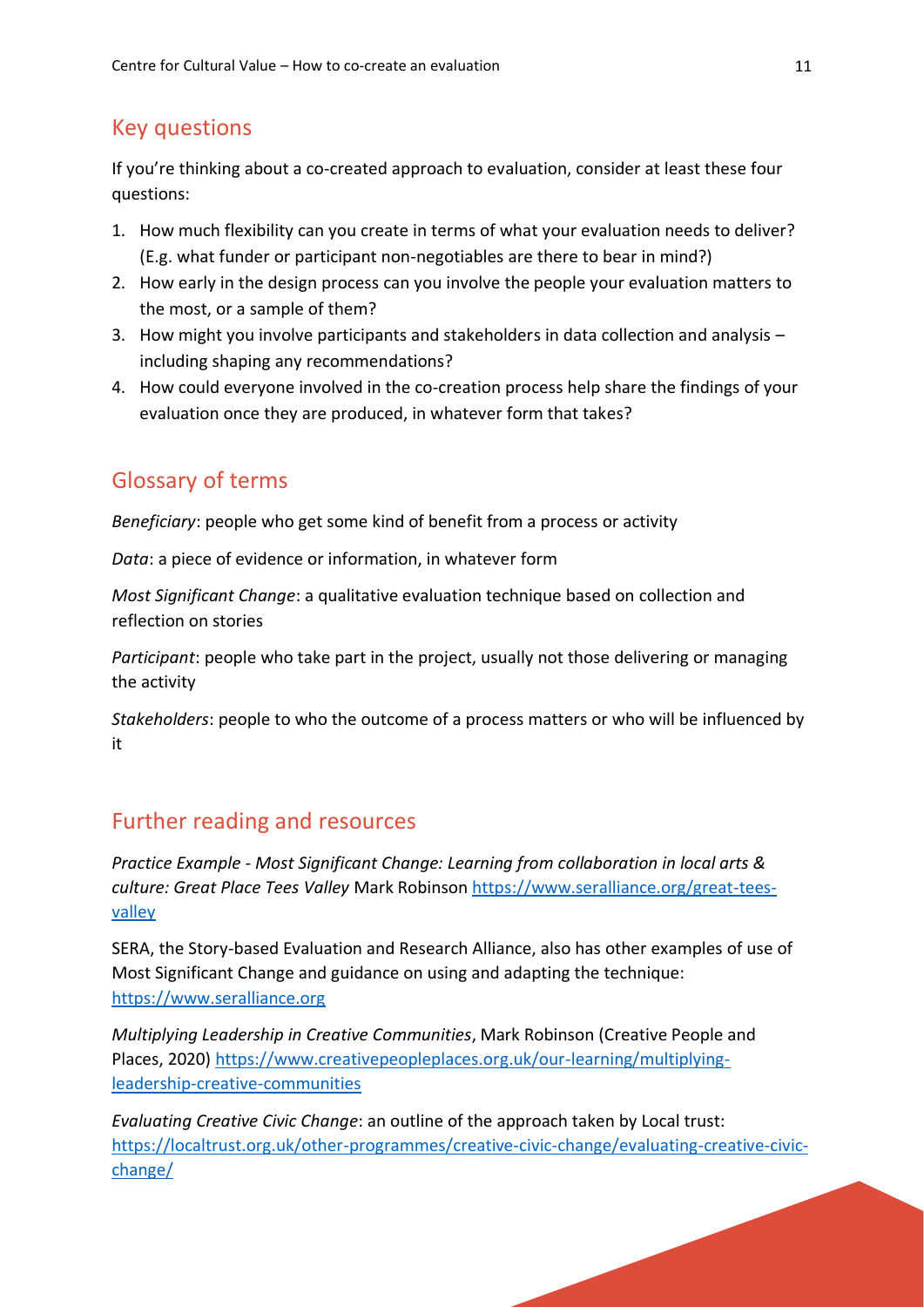*Co-Creating Change*: definitions and principles from the network: <http://www.cocreatingchange.org.uk/about/>

*The Failspace Project's Wheel of Failure* can be a really useful tool for reviewing your evaluation, especially if your desired impact relates to policy: [https://failspaceproject.co.uk](https://failspaceproject.co.uk/)

*[Considering Co-creation](https://www.creativepeopleplaces.org.uk/our-learning/considering-co-creation)* - Arts Council England commissioned report and podcast series on co-creation by Heart of Glass and Battersea Arts Centre. <https://www.creativepeopleplaces.org.uk/our-learning/considering-co-creation>

#### About the author

Mark Robinson founded [Thinking Practice](http://www.thinkingpractice.co.uk/) in 2010, through which he writes, evaluates, facilitates, coaches, and advises across the cultural sector. He is the author of Tactics for the Tightrope: Creative Resilience in Creative Communities, published by Future Arts Centres in 2021. Mark was previously Executive Director of Arts Council England, North East. He has also run festivals, poetry publishers, community arts programmes, taught in adult education and been a writer in residence in schools, prisons and forests. Mark is a widely anthologised and translated poet whose New and



Selected Poems, How I Learned to Sing was published by Smokestack in 2013.

[http://www.thinkingpractice.co.uk](http://www.thinkingpractice.co.uk/)

[https://tacticsforthetightrope.com](https://tacticsforthetightrope.com/)

<https://twitter.com/ThinkinPractice>